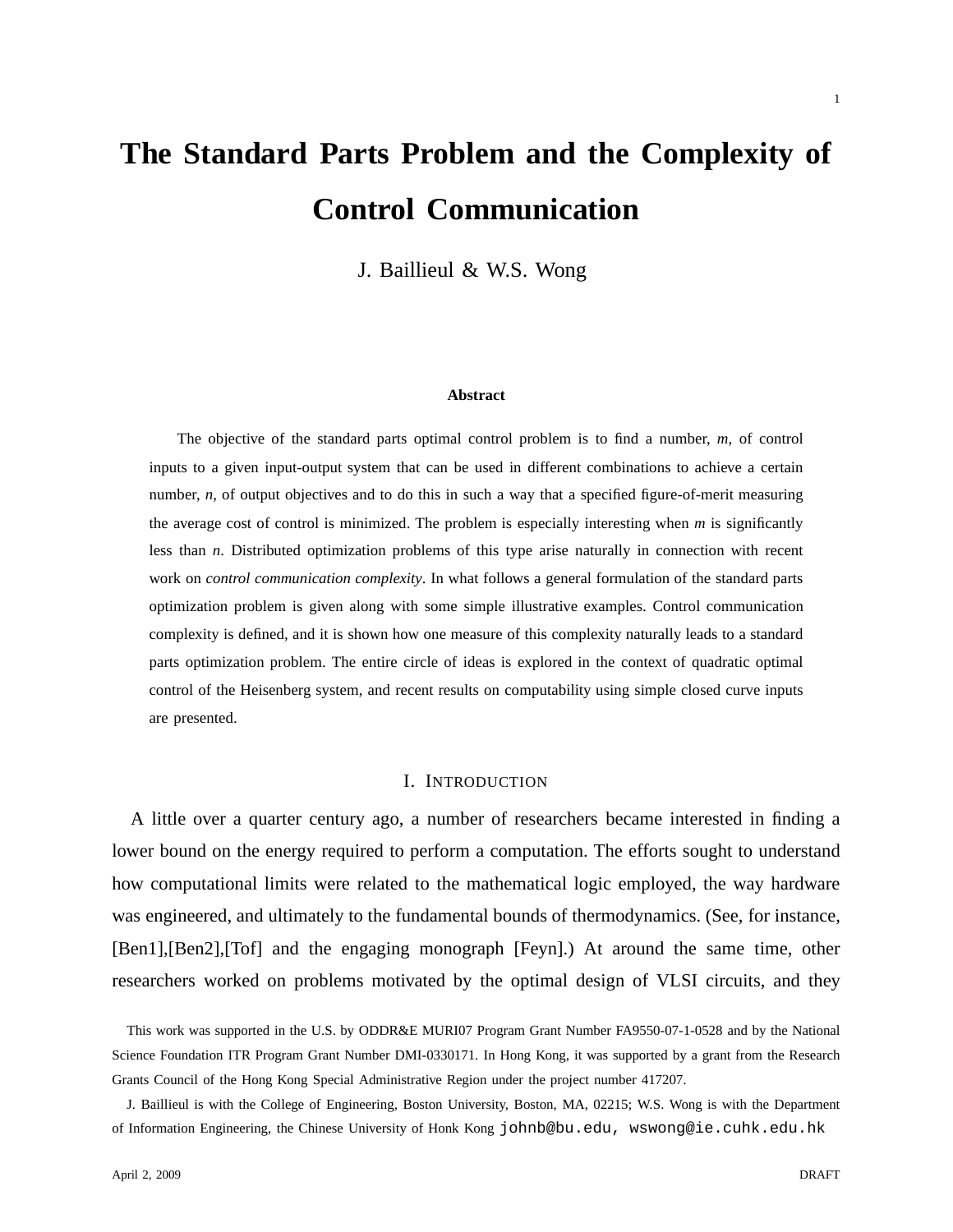2

worked to find the best ways for components to communicate with each other in carrying out computations. A growing body of research on *communication complexity* has emerged following a seminal paper [Yao1] by Andrew C.-C. Yao, and a good introduction to the area is the monograph [K&N]. Generally speaking, papers dealing with communication complexity have been information-theoretic in character and have not directly touched upon the physical aspects of communication. Work on theoretical foundations of the complexity of implementing distributed computing by means of steering a control system has recently appeared in work of Wong, [Wong]. This work has been further developed, with potential connections to quantum computation being suggested in [WongBal1] and [WongBal2]. The essential idea behind what we have called *control communication complexity* is that multiple parties simultaneously but independently provide inputs to a control system whose state is observed to change accordingly. The problems are formulated in such a way that the state changes provide the results of computations using data encoded by the inputs of the parties. The cost of the computation is just the cost steering the control system using the chosen inputs, and in [WongBal1] and [WongBal2], this cost is given by a simple quadratic form integrated over the finite time interval on which the control system is allowed to operate.

The goal of our current work on *control communication complexity* is to understand the way in which the complexity of a computation may be understood of in terms of the physical effort required to carry it out. A very simple illustration of what is involved is provided by the following elementary optimization problems.

*Problem 1*. Suppose we wish to make a rectangular container of a prescribed depth and volume V. What should be length and width such that the amount of material used is minimized? This can be posed to a beginning calculus class, and the solution is easily shown to be that the length and width should be equal (to the square root of the area of the bottom of the container).  $\Box$ 

For people who have thought about elementary optimizations, the solution is intuitively obvious. A problem that is of comparable simplicity but without such an obvious solution involves the optimal design of a slightly more complex rectangular container.

*Problem 2*. Suppose we wish to make a rectangular container of a prescribed depth and volume and comprising two rectangular chambers, the areas of the bottoms of which are A and B. We formulate the problem of finding the minimum amount of material needed as finding length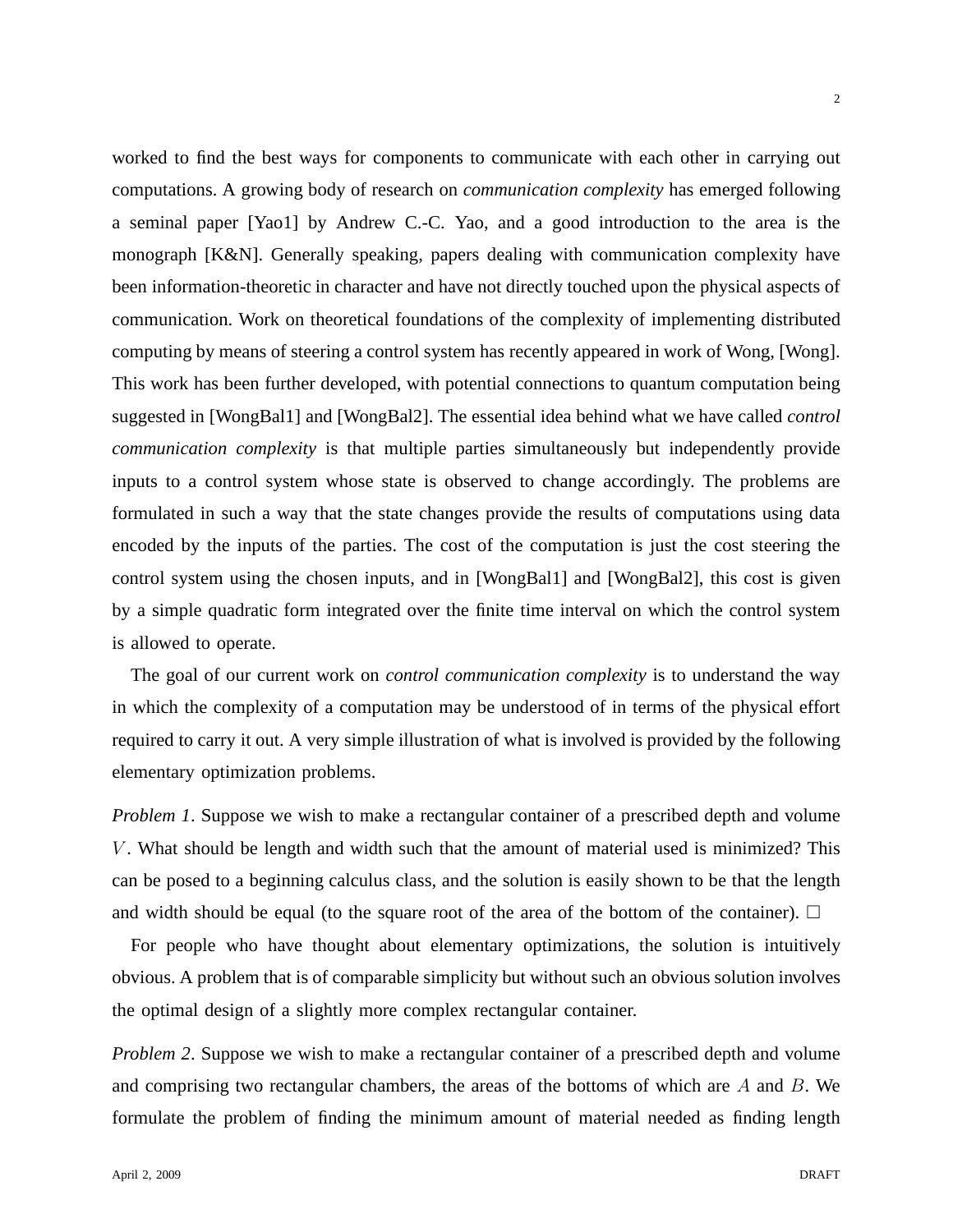values  $\ell_1, \ell_2, \ell_3$  such that  $\ell_1 \ell_2 = A$ ,  $\ell_1 \ell_3 = B$ , and  $3\ell_1 + 2\ell_2 + 2\ell_3$  is minimized. (See Figure 1.) Again elementary calculus yields the solution:

$$
\ell_1 = \sqrt{\frac{2(A+B)}{3}}, \quad \ell_2 = \frac{A\sqrt{3}}{\sqrt{2(A+B)}}, \quad \ell_3 = \frac{B\sqrt{3}}{\sqrt{2(A+B)}}
$$

It is somewhat interesting to note that this solution is close to but slightly better than what one would get by simply dividing a square base of area 2A in half in the case that  $A = B$ .  $\Box$ 



Fig. 1. A rectangular container with two chambers having areas  $\ell_1 \times \ell_2$  and  $\ell_1 \times \ell_3$  respectively.

Problem 1 is very classical, while Problem 2 is new and points to some essential features of finding minimum communication complexity protocols by solving constrained optimization problems. To develop the analogy, if we think of the enclosed rectangles as messages and the lengths of the sides as the cost of transmitting symbols, the single "message" (=area) of Problem 1 leaves no basis for choosing the length and width to have different lengths. The two separate areas of Problem 2 , however, cause us to choose (via mathematical optimization) shorter lengths for the sides which appear more frequently as boundary segments. If  $A = B$ , for instance, there are four segments of length  $\ell_2 = \ell_3\sqrt{3A}/2$  and three segments of length  $\ell_1 = 2\sqrt{A/3}$ , and we find the optimal lengths satisfy  $\ell_1 = (4/3)\ell_2$ . One can also see these problems as highlighting the differences between centralized and distributed optimization. Suppose there are two agents, one of whom is assigned to select the lengths of the top and bottom segments bounding the rectangles, and the other who is assigned to select the lengths of the side segments. Problem 1 does not involve any notion of choice on the part of the agents in that only a single area must be inscribed. The agents minimize the total perimeter length by choosing the same "side-length" policy. In Problem 2, however,the two agents must select segment lengths that reflect the fact that the boundary segments must enclose two separate regions. Each agent chooses segment lengths that in an averaged sense optimally enclose the prescribed areas.

.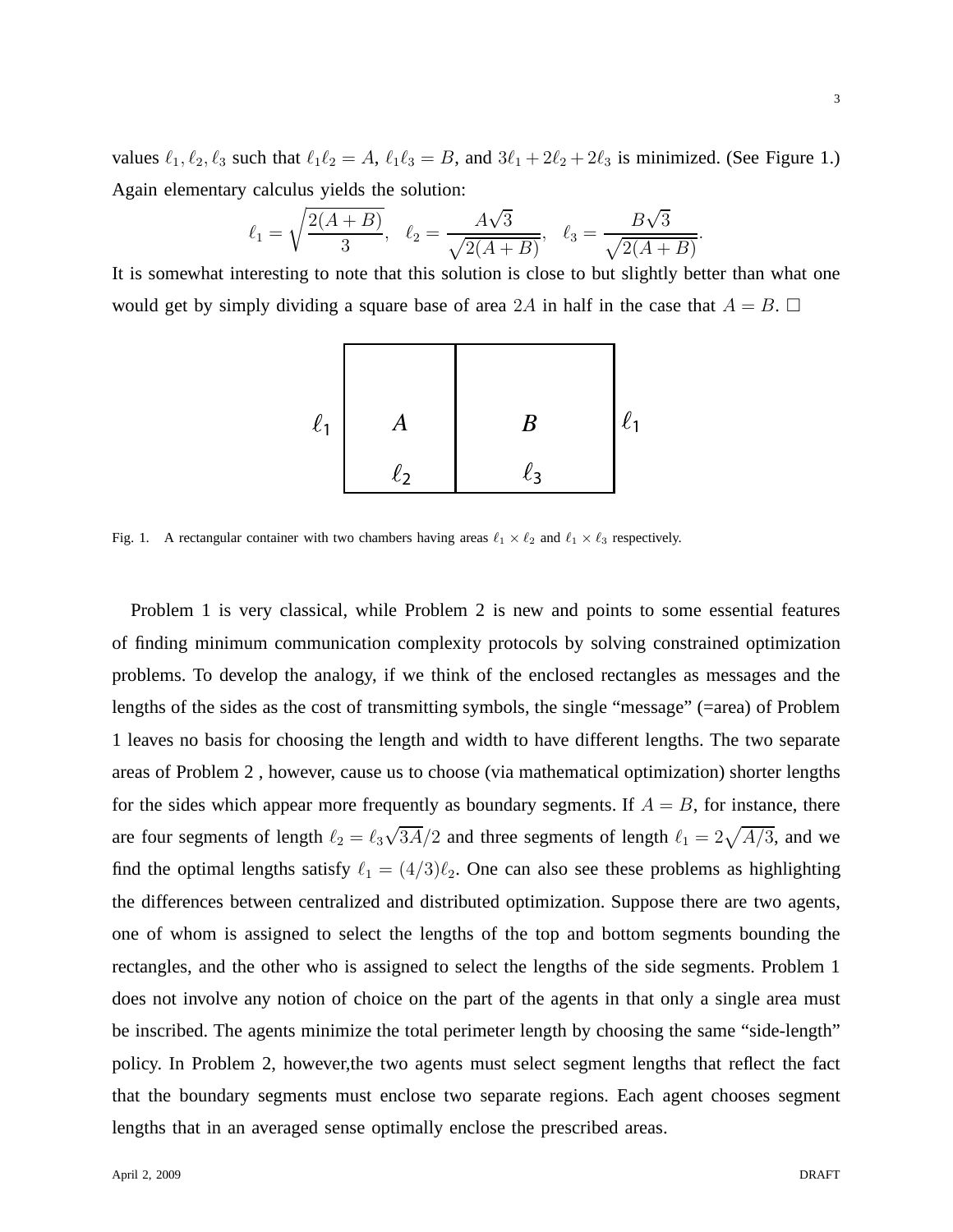A less elementary class of optimization problems that are useful in formulating optimal information exchange protocols are what we call *distributed optimal steering problems*. In general terms, we consider control systems of the form

$$
\begin{cases}\n\dot{x} = f(x, u), \\
y = h(x).\n\end{cases} (1)
$$

evolving on some state manifold  $M$  of dimension n and in which the dimension m of the input  $u = (u_1, \dots, u_m)$  is greater than one. We are primarily interested in a distributed version of the problem in which the control inputs  $u_i(\cdot)$  are determined by independent agents who collaborate to achieve specified control objectives. The objectives, finite in number, are expressed as terminal states  $h(x_1(T)), \ldots, h(x_N(T)) \in \mathcal{M}$ .

We can assign a variety of meanings to these terminal states. Two different intepretations are described here.

1. *Generalized standard parts parts optimization problem.* This is a generalization of the problem mentioned in Brockett [RWB4]. The optimal control problem aims to find choices of control inputs  $(u_{1,i_1},...,u_{m,i_m})$  where  $1 \leq i_j \leq k_j$ ,  $j = 1,...,m$ , with each m-tuple  $\xi =$  $(i_1, \ldots, i_m)$  being associated with a unique control objective  $h(x_{\xi}(T))$  from the list. Obviously, a necessary condition for the problem to be solvable is that  $N \leq k_1 k_2 \cdots k_m$ . The case where N is equal to or close to  $k_1 \cdots k_m$  is particularly desirable since the the sum of the number of possible control choices over the components of the inputs,  $k_1 + \cdots + k_m$  is less than the number N of goal states. It is also of interest to note that if we represent the tuples,  $(\xi, h(x_{\xi}(T)))$ , as rows in an  $m+1$  column table, the resulting table is not in the second normal form in the sense of database normalization. This implies that some of the agents do not have any effect on the control outcome. These are issues of potential interest in control design.

2. *Joint terminal state optimization problem.* This is essentially the model propounded in [WongBal1]. Each agent is allowed a finite number of choices known only to the agent. In particular, agent j has choices,  $1 \le i_j \le k_j$ . Each m-tuple  $\xi = (i_1, \ldots, i_m)$  identifies a unique utility function which is assumed to possess a unique optimal state,  $x_{\xi}(T)$ . The objective is to steer the system to reach such an optimal state.

For both classes of problems, the controls are designed so that each m-tuple  $(u_{1,i_1},...,u_{m,i_m})$ 

4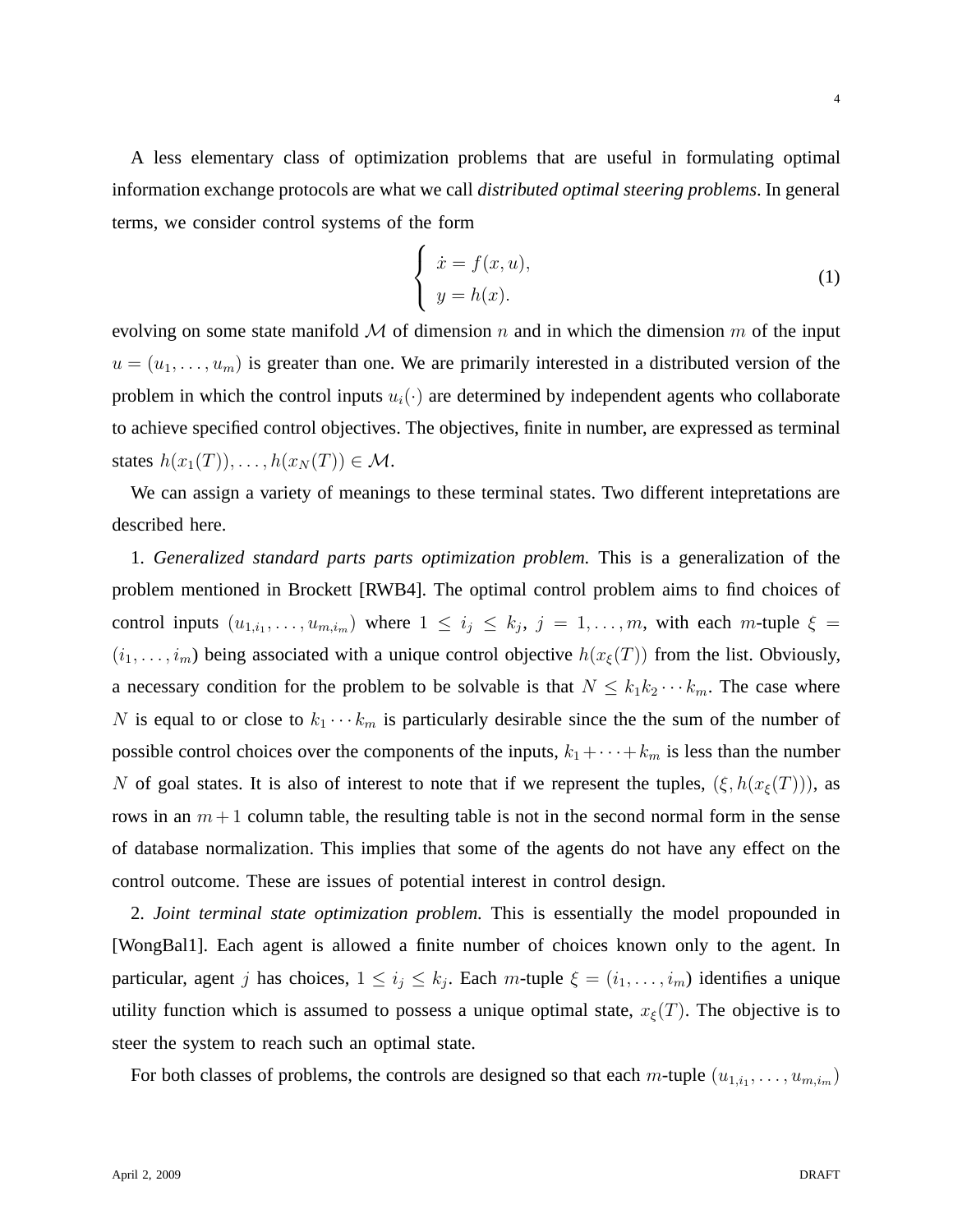steers (1) from a common initial state  $x_0$  to the goal state  $x_{\xi}(T)$  in such a way that

$$
\eta = \int_0^T \sum_{j=1}^{k_1} u_{1,j}(t)^2 + \dots + \sum_{j=1}^{k_m} u_{m,j}(t)^2 dt
$$

is minimized.

While the  $m$ -agent distributed optimization problem is of interest in the context of multiparty control communication complexity, the present paper will treat only the special case of  $m = 2$ agents. In this special case, we seek control inputs that will drive an output function  $h(\cdot)$  to a set of goal values  $\mathfrak{h}_{ij}$  prescribed by an  $n_1 \times n_2$  matrix **H**. We are thus concerned with the problem of finding a choice of  $n_1$  scalar inputs  $u_i$  and  $n_2$  inputs  $v_j$  such that together  $u_i$  and  $v_j$  steer

$$
\dot{x}(t) = a(x(t), u(t), v(t)), \quad y(t) = h(x(t))
$$
\n(2)

from  $x(0) = x_0 \in M$  to  $x(T)$  such that  $h(x(T)) = \mathfrak{h}_{ij}$  and such that the collective cost

$$
\int_0^T \sum_{i=1}^{n_1} u_i(t)^2 + \sum_{j=1}^{n_2} v_j(t)^2 dt
$$
 (3)

is minimized. In the following sections, we consider problems defined by binary matrices **H** and periodic inputs. We consider a broad class of systems (2) which have input-output maps that are bilinear in the control inputs. Before providing specifics of the problem formulation, we consider one further elementary example.

*Problem 3*. Consider the problem of bounding three disjoint rectangles constructed by choosing sides of up to four distinct lengths  $\ell_1, \ell_2, \ell_3, \ell_4$  such that the rectangles have prescribed areas  $A, B,$  and  $C$  and such that the total length of all perimeters is minimized. If there are no restrictions on how the segments of each length can be used to construct the boundaries of the rectangles, then an optimal solution can be shown to require at most three distinct side lengths— $\ell_1 = \sqrt{A}, \ell_2 = \sqrt{B}, \ell_3 = \sqrt{C}$ , and  $\ell_4 = 0$ . The total length of the three perimeters is then given by  $4(\sqrt{A} + \sqrt{B} + \sqrt{C})$ . If we impose a further constraint that the sides of the rectangles satisfy, say,  $\ell_1 \ell_2 = A$ ,  $\ell_2 \ell_3 = B$ ,  $\ell_3 \ell_4 = C$ , then no side segment  $\ell_k$  can be zero, and the minimum total length of the perimeters becomes  $4\sqrt{(A+2B)(C+2B)/B}$ . If we impose an additional constraint beyond this that  $\ell_4 = \ell_1$ , then the optimization problem becomes ill posed, and the only way to satisfy the constraints is to choose  $\ell_1 = \sqrt{AB/C}$ ,  $\ell_2 = \sqrt{AC/B}$ , and  $\ell_3 = \sqrt{BC/A}$ . The total perimeter length is  $4\sqrt{ABC}(A^{-1} + B^{-1} + C^{-1})$  which is greater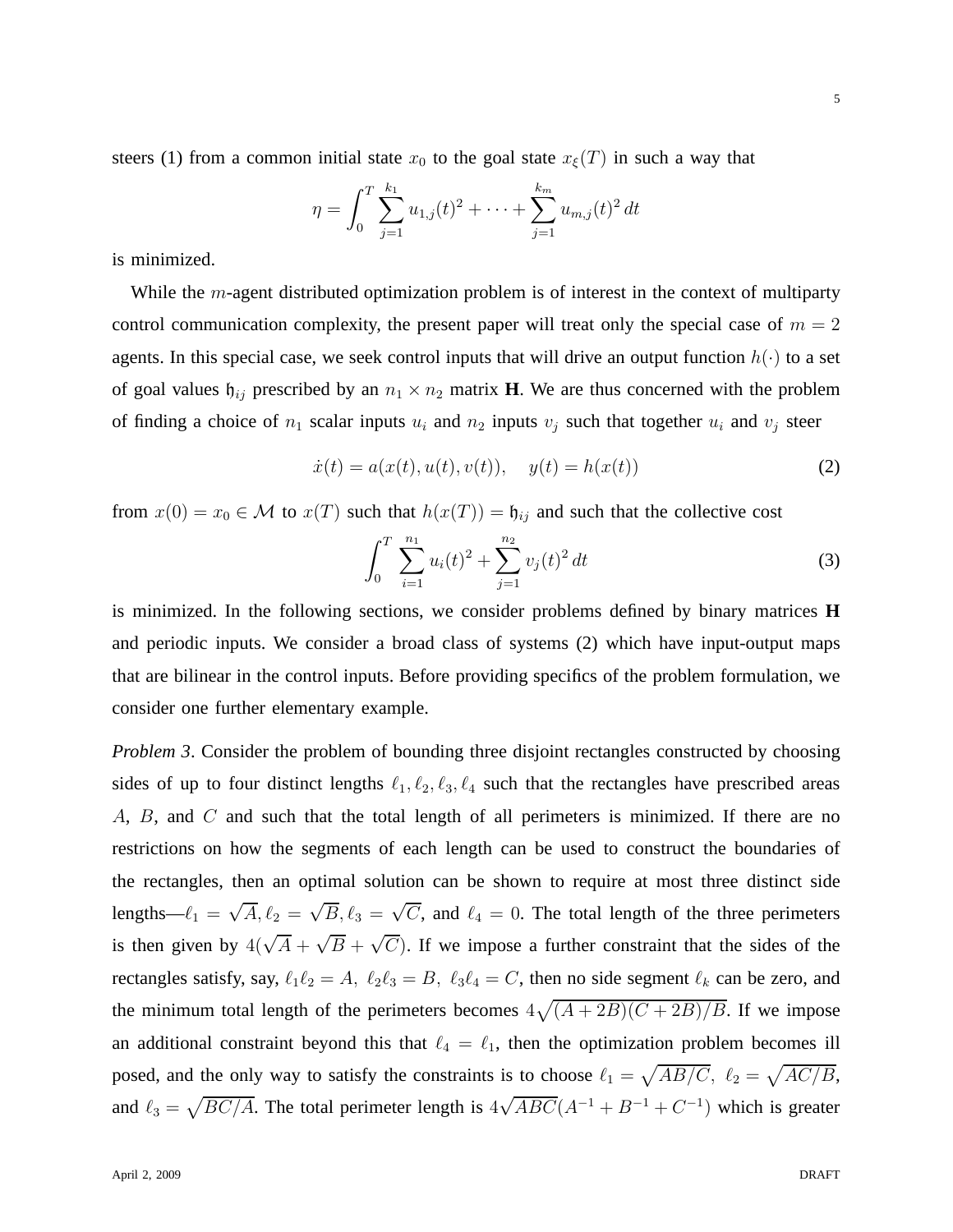than  $4(\sqrt{A} + \sqrt{B} + \sqrt{C})$  unless  $A = B = C$ , in which case the values coincide. (Cf. *Problem*)  $2.)\Box$ 

## II. BACKGROUND ON DISTRIBUTED COMPUTATION USING NONLINEAR CONTROL SYSTEM DYNAMICS

The above elementary optimization problems serve to motivate the problem in control communication complexity that we pose in terms of input-output system (2). This system is to be cooperatively controlled by two agents—Alice, who is responsible for inputs  $u(\cdot)$ , and Bob, who is responsible for inputs  $v(\cdot)$ . Special attention will be focussed on the two-input Heisenberg system (sometimes referred to as the *Brockett Integrator*)

$$
\frac{d}{dt}\begin{pmatrix} x \\ y \\ z \end{pmatrix} = \begin{pmatrix} u \\ v \\ vx - uy \end{pmatrix}, \begin{pmatrix} x(0) \\ y(0) \\ z(0) \end{pmatrix} = \begin{pmatrix} 0 \\ 0 \\ 0 \end{pmatrix} \in \mathbb{R}^3.
$$
 (4)

The output function is defined to be

$$
h((x(t), y(t), z(t)) = z(t).
$$
 (5)

The optimization problem involves giving Alice m choices  $\{u_1, \ldots, u_m\}$  and Bob n choices  $\{v_1, \ldots, v_n\}$  such that for any given pair of choices  $(u_i, v_j)$  the output (5) of system (4) achieves a prescribed value  $z(1) = H_{ij}$  at time  $t = 1$  and such that over all possible values of the pairs  $(u_i, v_j)$ , the average cost

$$
\eta = \frac{1}{m} \sum_{i=1}^{m} \int_{0}^{1} u_i^2(t) + \frac{1}{n} \sum_{i=1}^{n} \int_{0}^{1} v_i^2(t) dt
$$
\n(6)

is minimized. The set of all target states are enumerated in an  $m \times n$  matrix  $\mathbf{H} = (H_{ij})$ , and associating the cost  $\eta_H$  to **H** via (6), we thereby define the notion of *control energy complexity* for the function **H**.

It is not *a priori* assured that an arbitrary  $m \times n$  matrix **H** can be computed in a distributed fashion. The problem will become solvable if Alice and Bob can exchange information related to their choices over a communication channel. In the extreme case, one agent can completely disclose the choice made to the other agent and thereby transform the distributed control problem to a centralized one. In general, the agents can control the dynamical system by means of a protocol consisting of multiple *rounds*; each round is composed of a communication phase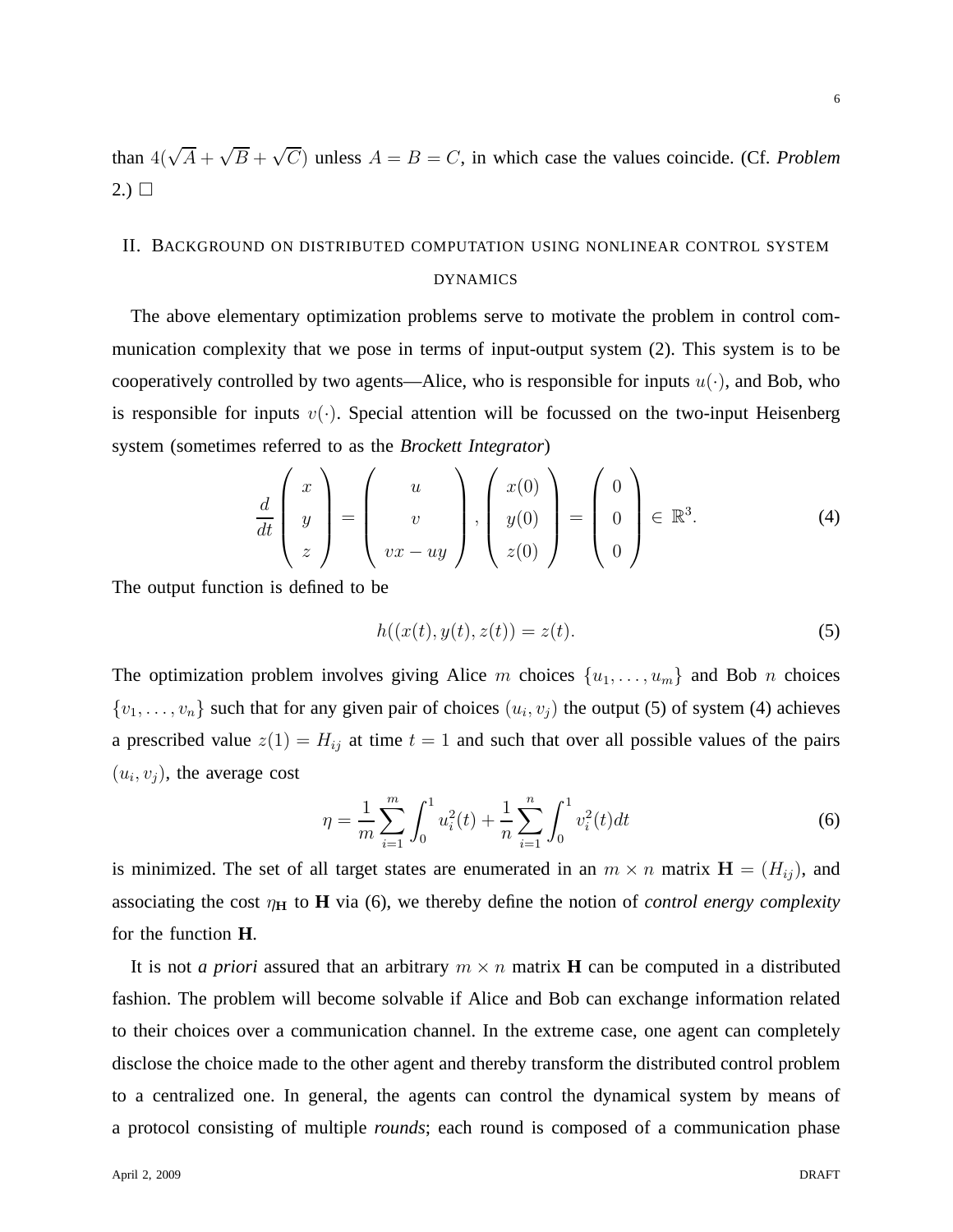and a control phase. This concept is adopted from classical communication complexity theory ([K&N]). We can classify distributed control protocols by the number of rounds needed in order to achieve the control target. By convention, we label protocols that do not require any communications as *zero-round protocols*. In this paper, we will focus on zero-round protocols.

## III. THE ENERGY COMPLEXITY OF DISTRIBUTED COMPUTING USING THE HEISENBERG SYSTEM CONTROLLED BY SIMPLE CLOSED INPUT CURVES

Consider the set of 2 × 2 matrices **H** all of whose entries are either +1 or −1. There are 16 such matrices; eight of them have rank one and eight have rank two. The rank one matrices have an even number of −1 entries while the rank two matrices have an odd number. We consider the control energy complexity of evaluating such matrices using the input-output system (4) with the inputs restricted to be sinusoids of period 1. Alice and Bob can each choose one of two loops to input to the system:

Alice: 
$$
u_{A1}(t) = a_1 \sin(2\pi t - \varphi_1) \ 0 \le t \le 1
$$
 choice  $A_1$ ,  $u_{A2}(t) = a_2 \sin(2\pi t - \varphi_2) \ 0 \le t \le 1$  choice  $A_2$ ,

Bob: 
$$
u_{B1}(t) = b_1 \sin(2\pi t - \psi_1) \quad 0 \le t \le 1
$$
 choice  $B_1$ ,  
\n $u_{B2}(t) = b_2 \sin(2\pi t - \psi_2) \quad 0 \le t \le 1$  choice  $B_2$ .

The goal of the optimization is to select values of the parameters  $a_i, b_j, \varphi_k, \psi_\ell, 1 \leq i, j, k, \ell \leq 2$ such that

$$
\eta = \int_0^1 u_{A1}(t)^2 + u_{A2}(t)^2 + u_{B1}(t)^2 + u_{B2}(t)^2 dt \tag{7}
$$

is minimized.

*Remark 1: The geometry of input and state loops.* When Alice chooses input  $u_{Ai}$  and Bob chooses input  $u_{Bj}$ ,  $(u_{Ai}(t), u_{Bj}(t))$  traces an ellipse in the  $(u_A, u_B)$ -plane whose point locus satisfies

$$
u^T \cdot M(Ai, Bj) \cdot u = 1,\tag{8}
$$

where

$$
M(Ai, Bj) = \begin{pmatrix} \frac{1}{a_i^2 \sin^2(\varphi_i - \psi_j)} & -\frac{\cos(\varphi_i - \psi_j)}{a_i b_j \sin^2(\varphi_i - \psi_j)} \\ -\frac{\cos(\varphi_i - \psi_j)}{a_i b_j \sin^2(\varphi_i - \psi_j)} & \frac{1}{b_j^2 \sin^2(\varphi_i - \psi_j)} \end{pmatrix}
$$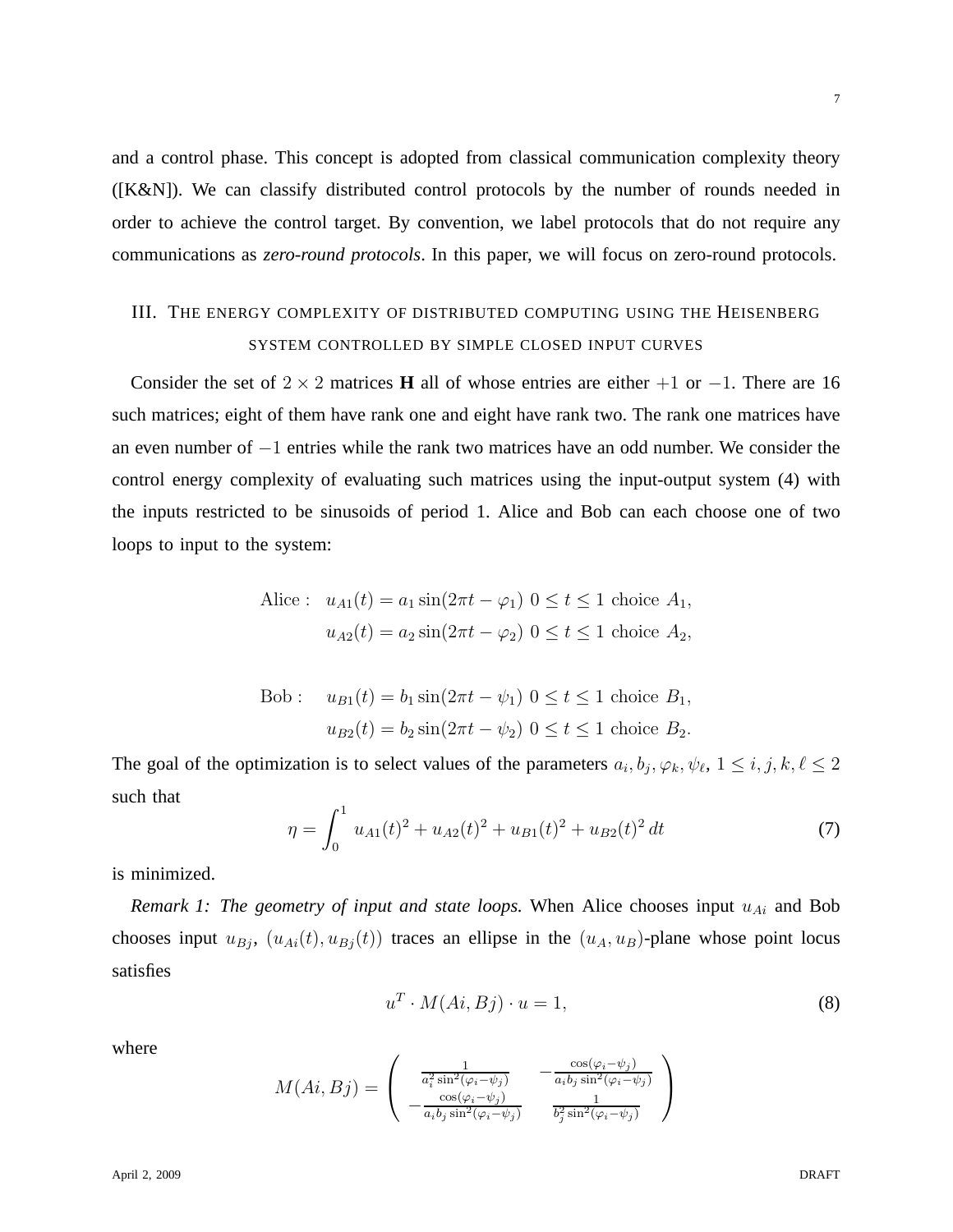is a positive definite matrix provided that  $a_ib_j \neq 0$  and  $\varphi_i \neq \psi_j \mod \pi$ . The proof of this is straightforward, noting that

$$
\begin{pmatrix}\nu_{Ai}(t) \\
u_{Bj}(t)\n\end{pmatrix} = \begin{pmatrix}\na_i \sin(2\pi t - \varphi_i) \\
b_j \sin(2\pi t - \psi_j)\n\end{pmatrix}
$$
\n
$$
= U \begin{pmatrix}\n\sin 2\pi t \\
\cos 2\pi t\n\end{pmatrix},
$$

where

$$
U = \begin{pmatrix} a_i \cos \varphi_i & -a_i \sin \varphi_i \\ b_j \cos \psi_j & -b_j \sin \psi_j \end{pmatrix}.
$$

It is easy to see, assuming as we do that  $a_ib_j \neq 0$ , that U is nonsingluar if and only if  $\varphi_i \neq \psi_j$ mod  $\pi$ . We define  $M(Ai, Bj)$  in terms of U by writing

$$
M(Ai, Bj)^{-1} = UU^T.
$$

This proves the statement with which we began the remark. It is useful to note several other points regarding the curves that the input choices of Alice and Bob trace.

*Proposition 1:* The area of the ellipse (8) is

$$
\pi |a_i b_j \sin(\varphi_i - \psi_j)|. \tag{9}
$$

*Proof:* Working through some lengthy but elementary algebra, one can show that the eigenvalues of  $M(Ai, Bj)$  are

$$
\frac{a_i^2 + b_j^2 + \sqrt{(a_i - b_j)^2 + 4a_i^2 b_j^2 \cos^2(\varphi_i - \psi_j)}}{2a_i^2 b_j^2 \sin^2(\varphi_i - \psi_j)},
$$
  

$$
\frac{a_i^2 + b_j^2 - \sqrt{(a_i - b_j)^2 + 4a_i^2 b_j^2 \cos^2(\varphi_i - \psi_j)}}{2a_i^2 b_j^2 \sin^2(\varphi_i - \psi_j)}.
$$

Assuming  $\varphi_i \neq \psi_j \mod \pi$ , these are both positive real numbers which we may rewrite as  $1/A^2$ ,  $1/B^2$  respectively, where  $A > 0, B > 0$ . By the principal axis theorem, there is an orthogonal change of basis in the  $(uA, u_B)$ -plane such that the ellipse (8) may be represented in terms of new coordinates  $x, y$  by

$$
\frac{x^2}{A^2} + \frac{y^2}{B^2} = 1.
$$

The area of this ellipse is  $\pi AB$ , and another elementary but tedious calculation using the above expressions for the eigenvalues, this area is equal to  $\pi |a_i b_j \sin(\varphi_i - \psi_j)|$  as claimed.  $\blacksquare$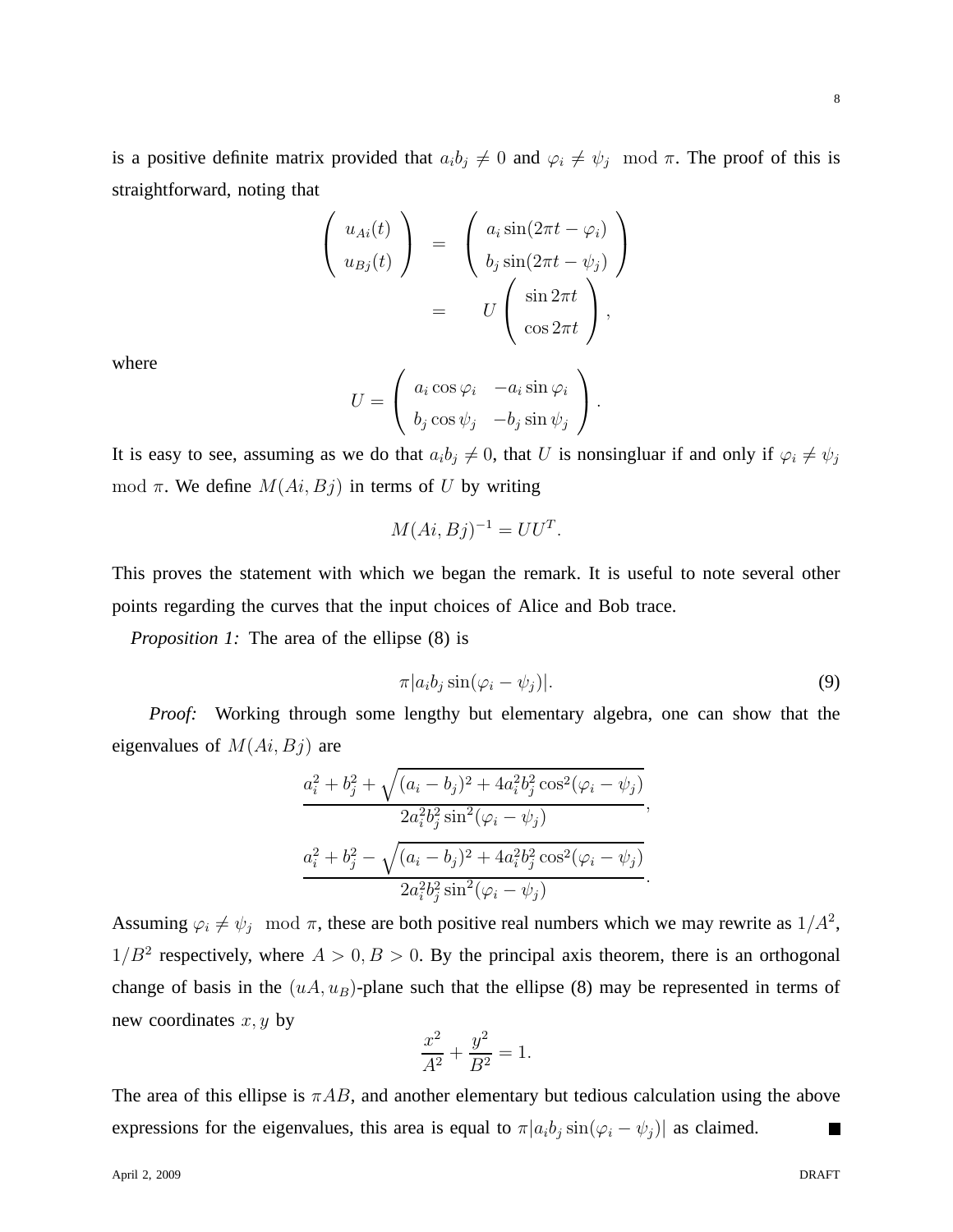Explicitly integrating (4) given the input choices  $u_{Ai}, u_{Bj}$ , we find that  $(x(t), y(y))$  traces an ellipse in the x, y-plane. As noted by Brockett, the value of z at  $t = 1$  is related to this ellipse:  $z(1) = 2 \cdot Area$ . As above, this area can be explicitly computed, and we find that

$$
z(1) = \frac{|a_i b_j \sin(\varphi_i - \psi_j)|}{2\pi}.
$$
\n(10)

The solution to the problem of finding inputs  $u_{Ai}$ ,  $u_{Bi}$  to compute **H** such that (7) is minimized turns out to depend on the rank of **H**. This dependency is explicitly given by considering two canonical cases

$$
\mathbf{H_1} = \left( \begin{array}{cc} 1 & -1 \\ -1 & 1 \end{array} \right) \quad \text{and} \quad \mathbf{H_2} = \left( \begin{array}{cc} 1 & 1 \\ 1 & -1 \end{array} \right).
$$

These have respectively rank 1 and rank 2. Noting how the output  $z(t)$  depends explicitly on the inputs, the constraints imposed by evaluation of the two matrices are given explicitly in the following two tables.

| A1   $a_1b_1\sin(\varphi_1 - \psi_1) = 2\pi$   $a_1b_2\sin(\varphi_1 - \psi_2) = -2\pi$     |  |
|---------------------------------------------------------------------------------------------|--|
| $A2 \mid a_2b_1\sin(\varphi_2 - \psi_1) = -2\pi \mid a_2b_2\sin(\varphi_2 - \psi_2) = 2\pi$ |  |

| l'able |  |
|--------|--|
|--------|--|

|  | A1   $a_1b_1 \sin(\varphi_1 - \psi_1) = 2\pi$   $a_1b_2 \sin(\varphi_1 - \psi_2) = 2\pi$ |
|--|------------------------------------------------------------------------------------------|
|  | A2 $a_2b_1 \sin(\varphi_2 - \psi_1) = 2\pi \int a_2b_2 \sin(\varphi_2 - \psi_2) = -2\pi$ |

## Table 2

*Remark 2: On the parametric standard parts problem.* That the optimization problem is formulated with respect to inputs that are *a priori* specified to be sinusoids is motivated by classical results (See, e.g. [Bal1].) in which sinusoids emerge as solutions to optimal control

9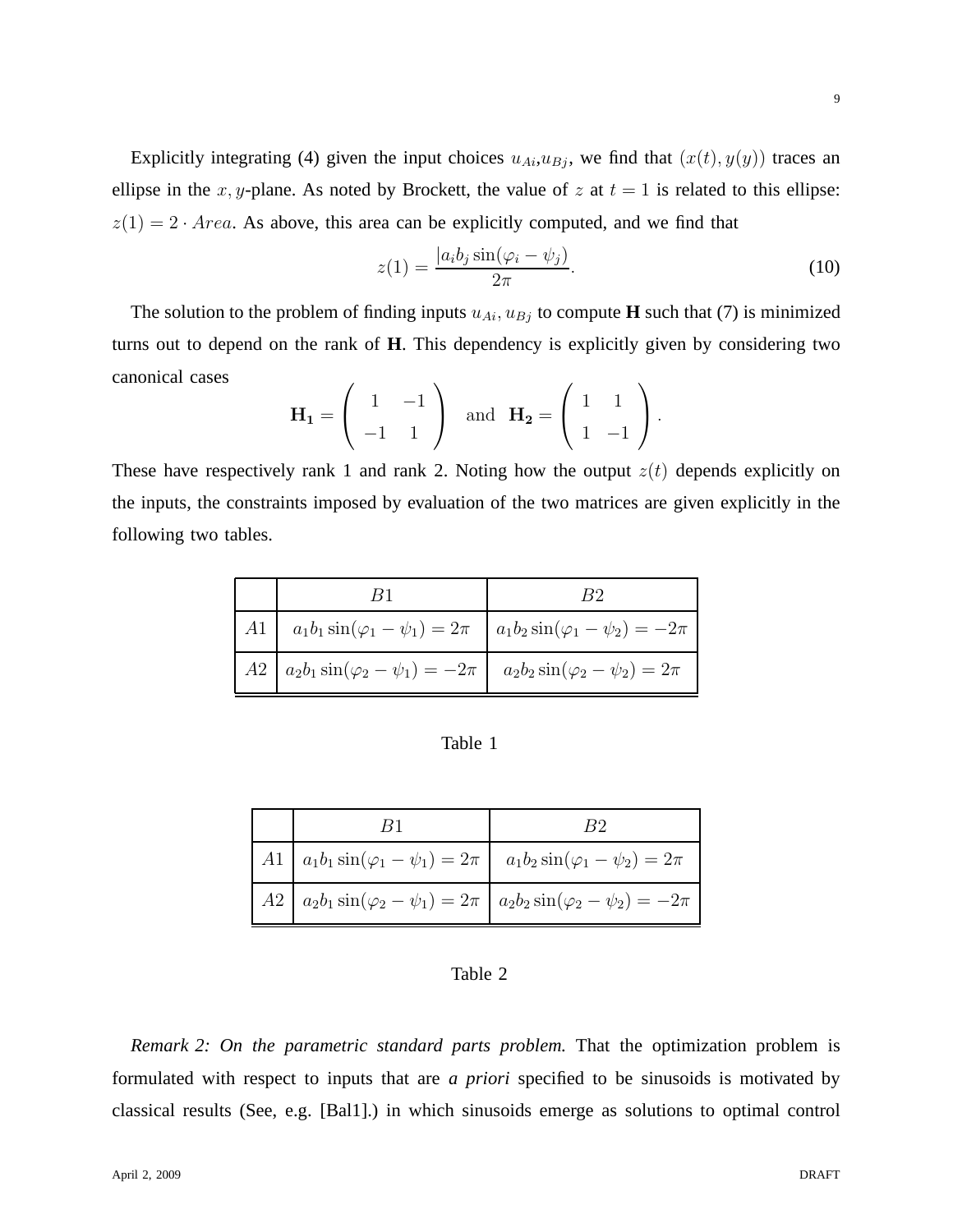problems defined by quadratic cost functionals together with nonlinear evolution equations of the form (4). A more general optimization problem would be to minimize (7) over a larger class of functions—say function assumed to be piecewise analytic on  $[0, 1]$ . The standard parts problem at that level of generality remains open.

*Remark 3: Why simple closed curves are of interest.* For inputs of the form we have proposed, the output  $z(1)$  is a geometric quantity—namely the area inscribed in the simple closed curve traced in one unit of time by the  $xy$ -states of (4). The geometric nature of the output (5) was noted in early work of Brockett, and it implies a certain degree of robustness in solutions to the optimization problems under study. Small amounts of noise and disturbance should have negligible effect on the output. For detailed information on the effect of phase-noise in the input to such systems, we refer to [WongBal1]. We further observe that the proposed loop-based protocol is effectively performing computations by manipulating a Berry's phase. Thus, as noted in [WongBal1], our loop-mediated computations may be useful in understanding computations using quantum spin systems.

In terms of the input loops given in the above parametric form, the problem of minimizing (7) over all loops such that  $z(1)$  computes  $H_1$  is equivalent to minimizing  $a_1^2 + a_2^2 + b_1^2 + b_2^2$ subject to the constraints in Table 1 being satisfied. The solution is given as follows.

*Proposition 2:* Given the parametric form of Alice and Bob's loop inputs  $u_{A1}, u_{A2}, u_{B1}, u_{B2}$ , the corresponding output  $z(1)$  of (4)-(5) computes  $H_1$  while minimizing (7) if and only if  $\varphi_2 = \varphi_1 + k\pi$  for some integer k and  $|\varphi_i - \psi_j| = \pi/2$  for all  $i, j = 1, 2$ . The optimizing choices of the  $a_i$ 's and  $b_j$ 's have  $|a_i| = |b_i| = \sqrt{2\pi}$   $(i = 1, 2)$  with the choices of sign made to satisfy the constraints of Table 1. The minimizing value of  $a_1^2 + a_2^2 + b_1^2 + b_2^2$  is  $8\pi$ .

*Proof:* (Sketch) We describe a proof with three parts. *First*, we show the feasibility of the proposed solution. *Second*, we show that the phase variables  $\varphi_i$  and  $\psi_j$  must satisfy the stated relations. *Third*, we show that the proposed solution is indeed optimizing.

First step. For any choices of phase variables satisfying the stated conditions, the entries in the matrix  $M_1$  =  $\sqrt{ }$  $\overline{1}$  $\sin(\varphi_1 - \psi_1) \quad \sin(\varphi_1 - \psi_2)$  $\sin(\varphi_2 - \psi_1) \quad \sin(\varphi_2 - \psi_2)$  $\setminus$ are all either  $+1$  or  $-1$ . One can show that under the assumed relation among phase variables that the determinant of  $M_1$  is zero, and hence  $M_1$  has rank one and hence an even number of negative entries. We can solve the matrix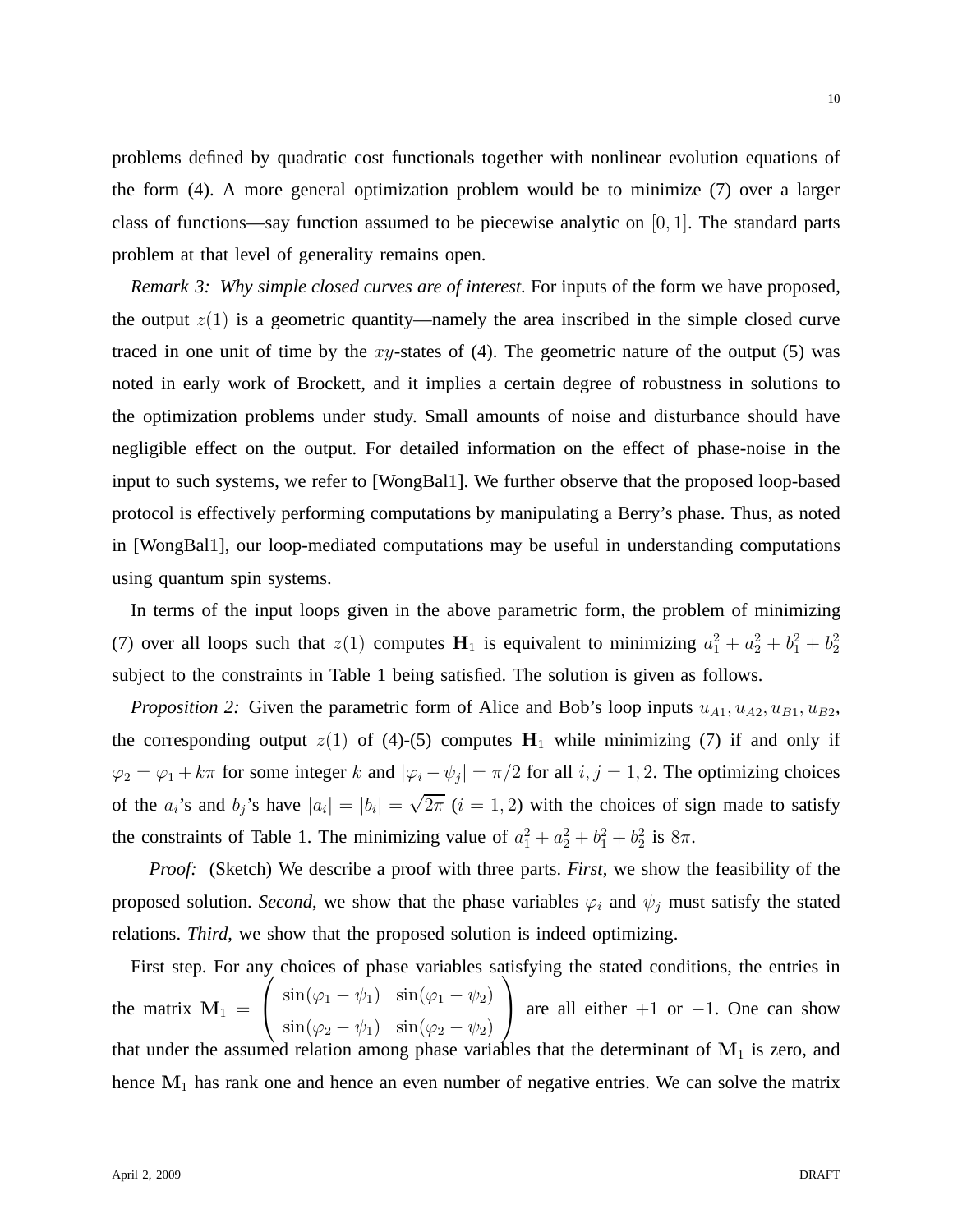equation

$$
\mathbf{H}_1 = \begin{pmatrix} a_1 & 0 \\ 0 & a_2 \end{pmatrix} \mathbf{M}_1 \begin{pmatrix} b_1 & 0 \\ 0 & b_2 \end{pmatrix}
$$

for appropriate values of the  $a_i = \pm 1$  and  $b_j = \pm 1$  to realize the matrix  $H_1$  with the corresponding cost  $a_1^2 + a_2^2 + b_1^2 + b_2^2 = 8\pi$  as claimed.

The second and third steps of the proof are combined. First, assume without loss of generality that  $\varphi_1 = 0$ . Next, we note that satisfying the constraints of Table 1 imposes a relation on the phase variables: specifically  $\det M_1 = 0$ . Using the relations of Table 1, we express  $a_2, b_1$ , and  $b_2$  in terms of  $a_1$  and the phase variables  $\varphi_2, \psi_1$ , and  $\psi_2$  and we use these to express the optimizing value of  $a_1$  and hence of cost function in terms of the phase variables. The values of  $\varphi_2, \psi_1$  and  $\psi_2$  that minimize the cost function are exactly those claimed in the proposition. We omit the details of these steps which are lengthy to state and quite similar to what is presented in proving the next result. П

*Proposition 3:* Given the parametric form of Alice and Bob's loop inputs  $u_{A1}, u_{A2}, u_{B1}, u_{B2}$ , the corresponding output  $z(1)$  of (4)-(5) computes  $H_2$  while minimizing (7) if and only if  $|\varphi_2 - \varphi_1| = \pi/2$ ,  $|\psi_2 - \psi_1| = \pi/2$ , and  $|\phi_1 - \psi_1| = \pi/4$  or  $3\pi/4$ . The optimizing choices of the coefficients have  $|a_i| = |b_i| = 2^{\frac{1}{4}}\sqrt{2\pi}$   $(i = 1, 2)$  with the choices of sign made to satisfy the constraints of Table 2. The minimizing value of  $a_1^2 + a_2^2 + b_1^2 + b_2^2$  is  $8\pi\sqrt{2}$ .

*Proof:* As in the previous proof, there is no loss of generality in assuming that  $\varphi_1 = 0$ . Again we use the relations in Table 2 to express our objective function in terms of  $a_1$  and the phase variables:

$$
a_1^2(1+\lambda^2) + \frac{1}{a_1^2}\mu^2
$$

where

$$
\lambda = \frac{\sin \psi_1}{\sin(\varphi_2 - \psi_1)}
$$
 and  $\mu^2 = \frac{4\pi^2}{\sin^2 \psi_1} + \frac{4\pi^2}{\sin^2 \psi_2}$ .

This is minimized with respect to  $a_1$  if

$$
a_1 = \left(\frac{\mu^2}{1+\lambda^2}\right)^{\frac{1}{4}},
$$

and in terms of this value, the objective function is expressed as  $2\mu\sqrt{1 + \lambda^2}$ . This may be written explicitly in terms of the phase variables  $\varphi_1, \psi_1, \psi_2$ :

$$
2\mu\sqrt{1+\lambda^2} = 4\pi\sqrt{\frac{1}{\sin^2\psi_1} + \frac{1}{\sin^2\psi_2}}\sqrt{1 + \frac{\sin^2\psi_1}{\sin^2(\varphi_2 - \psi_1)}}.
$$

April 2, 2009 DRAFT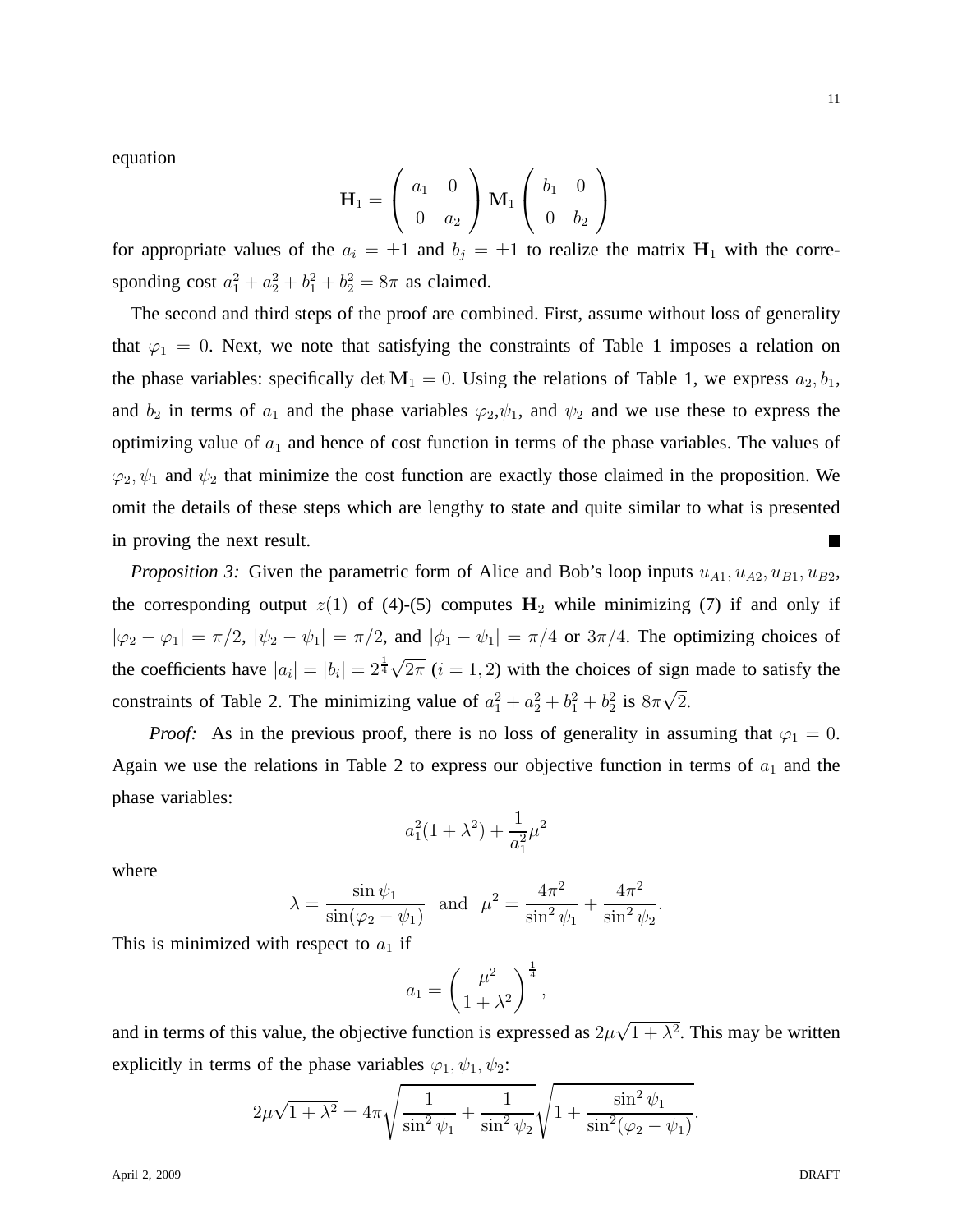12

We seek to minimize this with respect to  $\varphi_1, \psi_1, \psi_2$ . The minimizing values of these variables will be the same as those that minimize

$$
\left(\frac{1}{\sin^2\psi_1} + \frac{1}{\sin^2\psi_2}\right)(1 + \frac{\sin^2\psi_1}{\sin^2(\varphi_2 - \psi_1)}).
$$
\n(11)

We note that in order for the relations in Table 2 to be satisfied, a relationship exists among the phase variables:

$$
\sin \psi_1 \sin(\varphi_2 - \psi_2) + \sin \psi_2 \sin(\varphi_2 - \psi_1) = 0.
$$
 (12)

Based on this, the quantity (11) may be rewritten

$$
\frac{1}{\sin^2 \psi_1} + \frac{1}{\sin^2 \psi_2} + \frac{1}{\sin^2 (\varphi_2 - \psi_1)} + \frac{1}{\sin^2 (\varphi_2 - \psi_2)}.
$$
 (13)

Again using (12), the variable  $\varphi_2$  can be eliminated, and one can then write (13) in terms of  $\psi_1, \psi_2$ :

$$
F(\psi_1, \psi_2) = \frac{(\cos(2\psi_1) + \cos(2\psi_2) - 2)^2}{2\sin^2\psi_1\sin^2\psi_2\sin^2(\psi_1 - \psi_2)}.
$$

Taking partial derivatives and simplifying the resulting expressions, we obtain

$$
\frac{\partial F}{\partial \psi_1} = \frac{(-2\cos(2\psi_1) + \cos(2(\psi_1 - \psi_2)) + 1)\cos(2\psi_1) + \cos(2\psi_2) - 2)}{\sin^3(\psi_1)\sin^3(\psi_1 - \psi_2)\sin(\psi_2)},
$$

and

$$
\frac{\partial F}{\partial \psi_2} = \frac{(-2\cos(2\psi_2) + \cos(2(\psi_1 - \psi_2)) + 1)\left(\cos(2\psi_1) + \cos(2\psi_2) - 2\right)}{\sin(\psi_1)\sin^3(\psi_1 - \psi_2)\sin^3(\psi_2)}.
$$

Looking for minimizing values of the phase variables we set

$$
\frac{\partial F}{\partial \psi_1} = \frac{\partial F}{\partial \psi_2} = 0,
$$

and note that if  $\cos(2\psi_1) + \cos(2\psi_2) - 2 = 0$ , then it must be the case that both  $\psi_1$  and  $\psi_2$  are integer multiples of  $\pi$ , and if this is the case, it is not possible to realize the values in Table 2. Hence, the minimizing values of  $\psi_1, \psi_2$  must satisfy the simultaneous equations

$$
(-2\cos(2\psi_1) + \cos(2(\psi_1 - \psi_2)) + 1) = 0
$$

and

$$
(-2\cos(2\psi_2) + \cos(2(\psi_1 - \psi_2)) + 1) = 0.
$$

These together imply that  $cos(2\psi_1) = cos(2\psi_2)$ , and thus we may assume that either  $\psi_1 = \psi_2$  or  $\psi_2 = \pi - \psi_1$ . If  $\psi_1 = \psi_2$ , then both these variables would satisfy  $-2\cos(2\psi) + 2 = 0$ , and hence each would be an integer multiple of  $\pi$ . As note above this is not possible. Hence we must have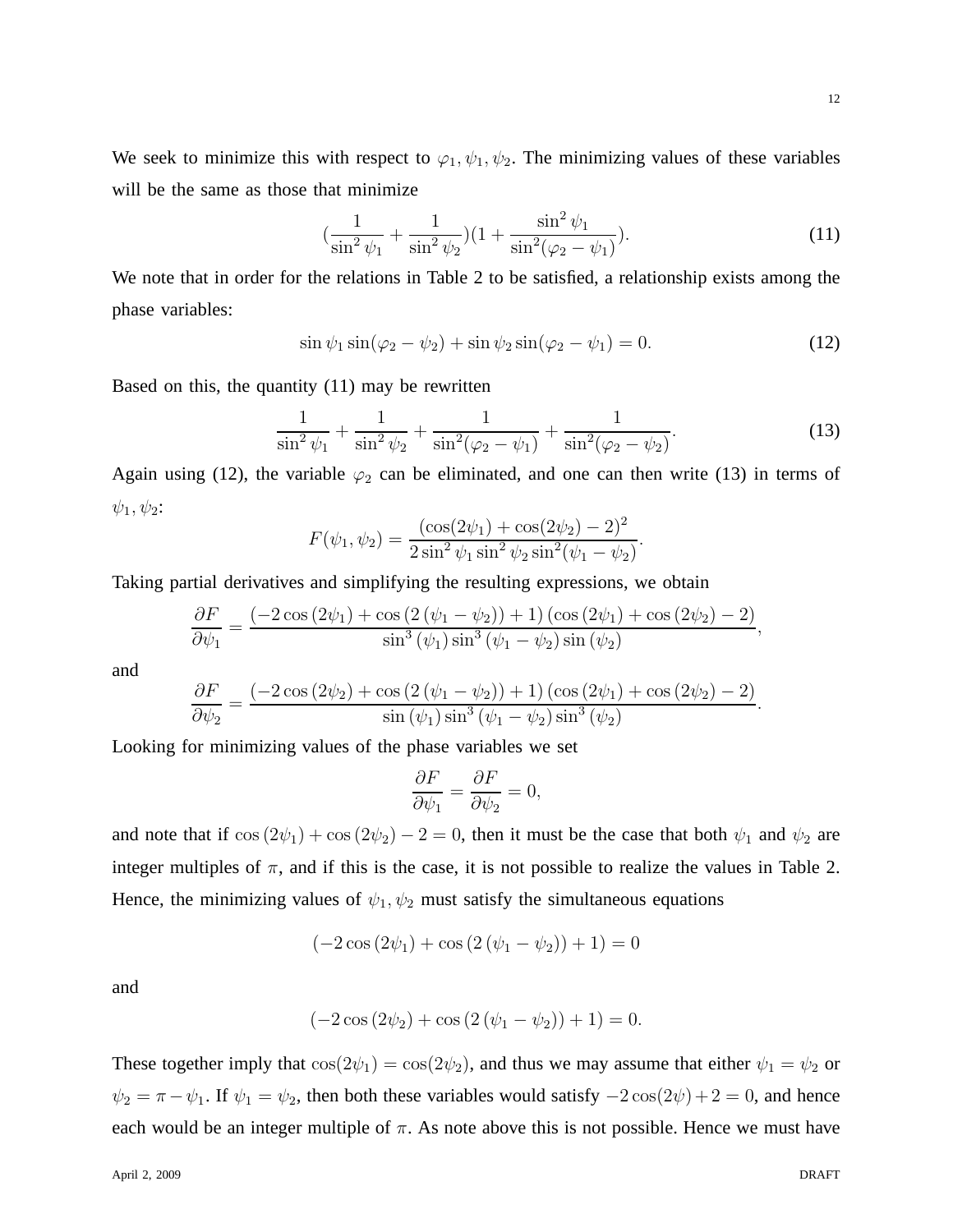$\psi_2 = \pi - \psi_1$ , and in this case, we obtain  $-2\cos(2\psi_1) + \cos(4\psi_1) + 1 = 0$ . The solutions to this equation, assuming  $\psi_1 \neq k\pi$  for any integer k are  $\psi_1 = \pm \pi/4$  with corresponding values  $\psi_2 = 3\pi/4$ ,  $\psi_2 = 5\pi/4$ . Because  $\psi_1$  and  $\psi_2$  enter the problem symmetrically, there are also the solutions  $\psi_1 = 3\pi/4$  and  $\psi_1 = 5\pi/4$  with corresponding values  $\psi_2 = \pm \pi/4$ . In all cases, we see that the corresponding values of  $\varphi_2$  prescribed by equation (12) are those claimed in the statement of the Proposition, completing the proof.

## IV. EVALUATING LARGER BINARY MATRICES USING THE HEISENBERG SYSTEM WITH SIMPLE CLOSED INPUT CURVES

There are currently a number of open questions regarding the control energy complexity of  $n_1 \times n_2$  binary matrices **H** of the form treated in the previous section when  $n_1$  and  $n_2$  are greater than 2. In [WongBal2], a very general results shows this complexity to be the sum of the singular values of **H** up to a scaling. The input loops considered in [WongBal2] are generally not simple closed curves, however, and for binary matrices larger than  $2 \times 2$  solutions to the control energy complexity problem in terms of simple loops are not presently available. In the present section, we shall discuss two cases.

First consider the problem of two agents (Alice and Bob) using simple loop inputs:

Alice: 
$$
u_{Ai}(t) = a_i \sin(2\pi t - \varphi_i), \quad i = 1, 2,
$$
  
Bob:  $u_{Bj}(t) = b_j \sin(2\pi t - \psi_j), \quad j = 1, 2, 3.$ 

to evaluate a 2  $\times$  3 matrix **H** whose entries are either +1 or −1 as in the previous section. There are 64 such matrices, 48 of which have rank 2 and 16 of which have rank 1. As in the previous section, we consider two canonical forms for the rank 1 and rank 2 cases:

$$
\mathbf{H}_1 = \left( \begin{array}{rrr} 1 & 1 & 1 \\ 1 & 1 & 1 \end{array} \right) \text{ and } \mathbf{H}_2 = \left( \begin{array}{rrr} 1 & 1 & 1 \\ -1 & 1 & 1 \end{array} \right).
$$

To find the control energy complexity associated with each of these, we simplify notation by writing  $s_{ij} = \sin(\varphi_i - \psi_j)$ . Then the optimization problem may be stated as that of minimizing  $a_1^2 + a_2^2 + b_1^2 + b_2^2 + b_3^2$  subject to  $ASB = H_i$  where

$$
A = diag\{a_1, a_2\}, \quad S = \begin{pmatrix} s_{11} & s_{12} & s_{13} \\ s_{21} & s_{22} & s_{23} \end{pmatrix},
$$

$$
B = diag\{b_1, b_2, b_3\}.
$$

13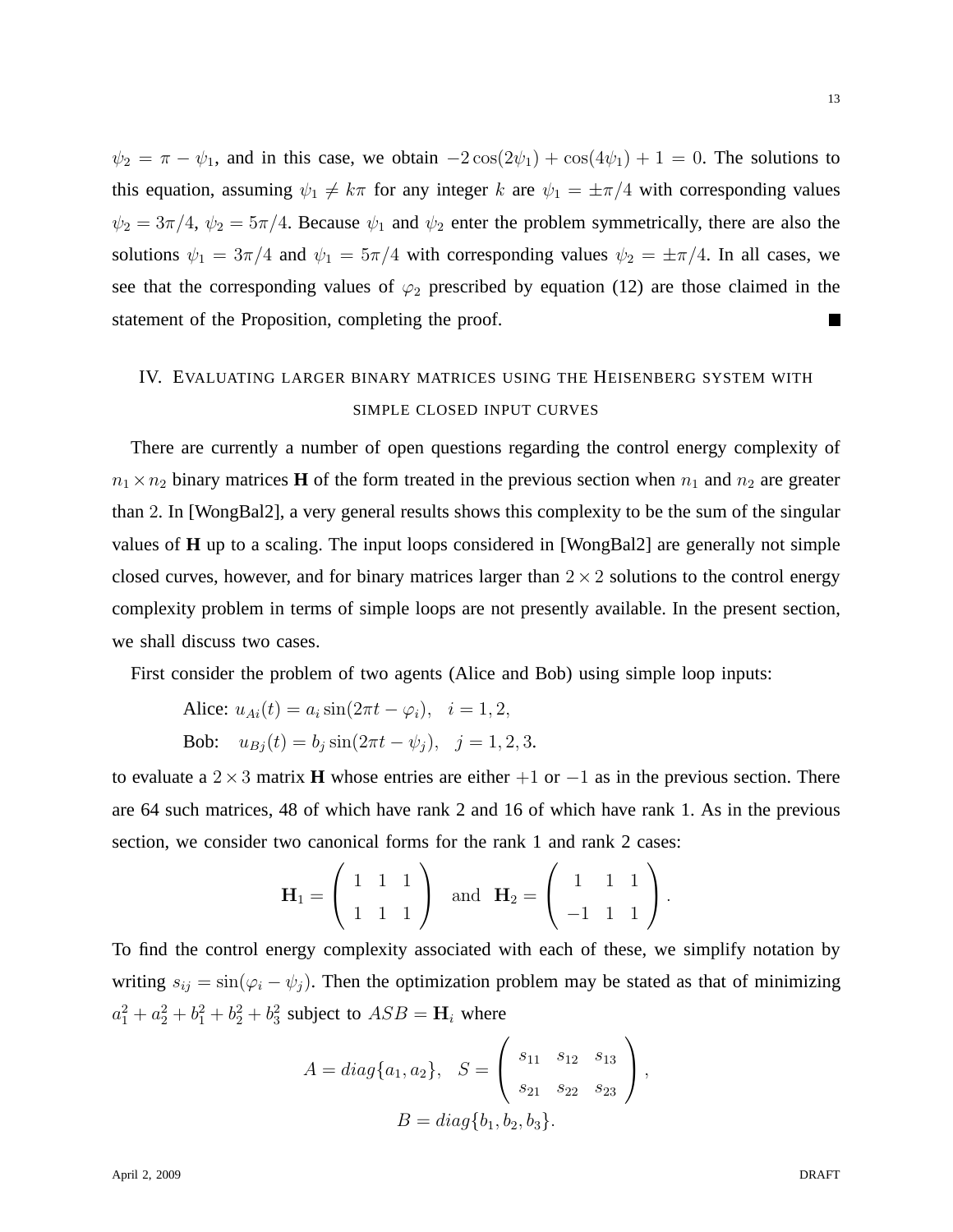14

We omit the details of the solutions, but these can be found using essentially the same arguments as employed in the previous section. The result is:

*Solution 1:* For  $H_1: \varphi_2 = \varphi_1 \pmod{\pi}$ .  $\psi_1, \psi_2, \psi_3$  are chosen so that  $|\varphi_i - \psi_j| = \pi/2$  for all i and j. The optimizing values of the coefficients satisfy  $|a_i| = |b_j| = \sqrt{2\pi}$  for  $i = 1, 2; j = 1, 2, 3$ . The solution of the optimization problem for  $H_1$  is thus  $12\pi$ .

*Solution 2:* For  $\mathbf{H}_2$ :  $\varphi_1$  and  $\varphi_2$  satisfy  $|\varphi_2 - \varphi_1| = \pi/2$ , and  $|\varphi_i - \psi_j| = \pi/4$  or  $3\pi/4$ . The optimizing values of the coefficients satisfy  $|a_i| = |b_j| = 2^{\frac{1}{4}}\sqrt{2\pi}$  for  $i = 1, 2; j = 1, 2, 3$ . The solution of the optimization problem for  $H_2$  is  $12\pi\sqrt{2}$ .

Finally, we come to the case of  $3 \times 3$  binary matrices. There are 512 of the prescribed form, 192 of which have rank 3 and 288 which have rank 2, and 32 that have rank 1. Although a simple dimension count indicates that the optimization problem could be well-posed, the constraints on the phase variables rule out the possibility of evaluating a rank three binary matrix of the type considered above. This is expressed in the following.

*Theorem 1:* There is no set of simple closed-curve inputs to the Heisenberg system (4) such that the output (5) evaluates a rank  $3 \times 3$  binary matrix.

*Proof:* The evaluation of a rank 3 3  $\times$  3 matrix **H** whose entries are either +1 or −1 by two agents (Alice and Bob) using (4) with simple closed curve inputs:

Alice:  $u_{Ai}(t) = a_i \sin(2\pi t - \varphi_i), \quad i = 1, 2, 3$  and

Bob:  $u_{Bj}(t) = b_j \sin(2\pi t - \psi_j), \quad j = 1, 2, 3.$ 

is equivalent to satisfying the equation

$$
ASB = \mathbf{H},
$$

where

$$
A = diag\{a_1, a_2, a_3\}, \quad S = \begin{pmatrix} s_{11} & s_{12} & s_{13} \\ s_{21} & s_{22} & s_{23} \\ s_{31} & s_{32} & s_{33} \end{pmatrix}, \quad B = diag\{b_1, b_2, b_3\}.
$$

This equation can only be satisfied if  $S$  has rank 3 (i.e. is nonsingular). It will be argued that this cannot be the case. To analyze whether  $S$  is singular, where as above the entries are  $s_{ij} = \sin(\varphi_i - \psi_j)$ , there is no loss of generality in assuming  $\varphi_1 = 0$ . The first row of S is thus  $(-\sin \psi_1, -\sin \psi_2, -\sin \psi_3)$ . In the second and third rows, expand  $\sin(\varphi_i - \psi_j)$  =  $\sin \varphi_i \cos \psi_j - \cos \varphi_i \sin \psi_j$ . Add  $-\cos \varphi_2$  times the first row to the second row, and add  $-\cos \varphi_3$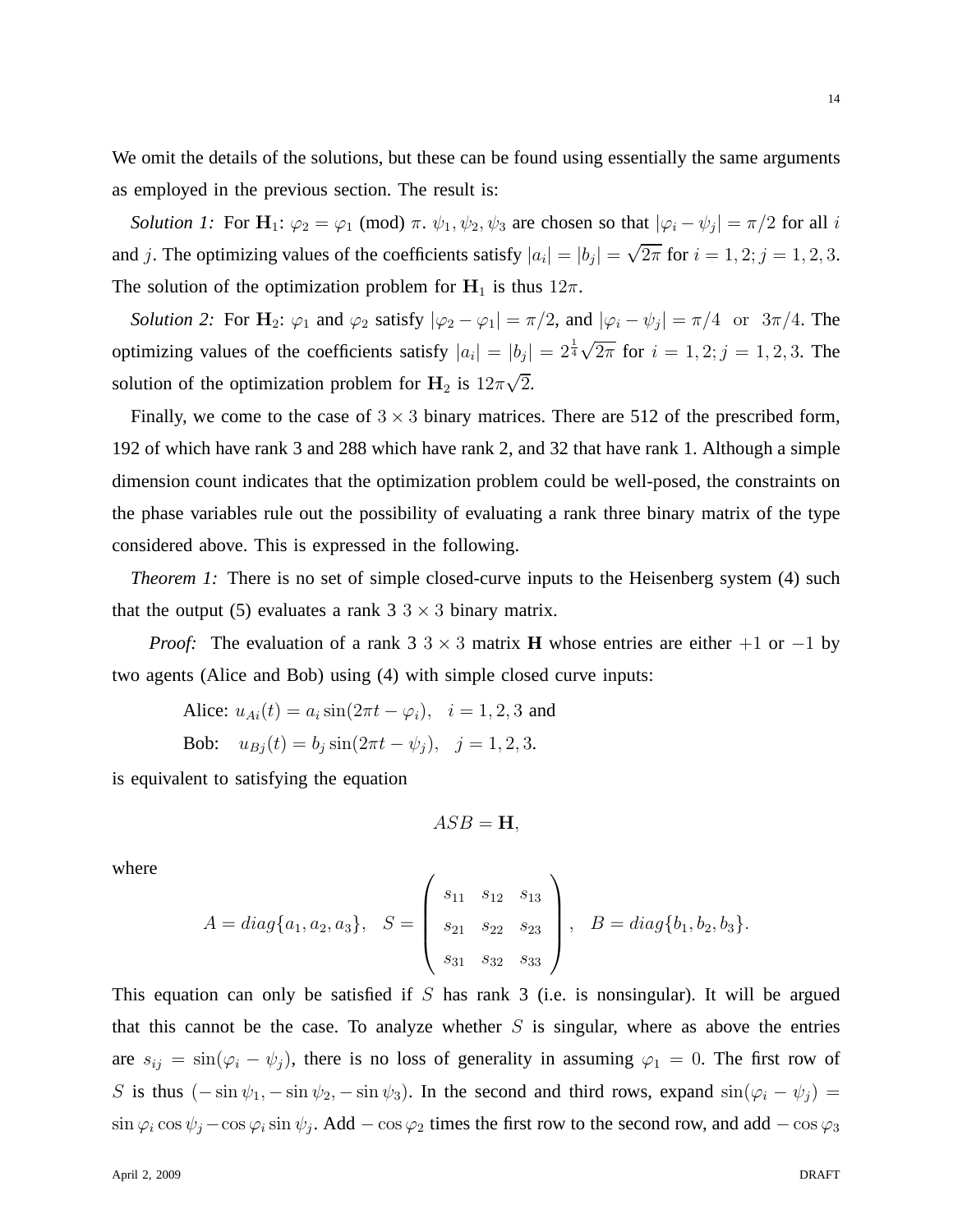time the first row to the third. The resulting matrix has the same rank as  $S$  and has second row:  $(\sin \varphi_2 \cos \psi_1, \sin \varphi_2 \cos \psi_2, \sin \varphi_2 \cos \psi_3)$  and third row:  $(\sin \varphi_3 \cos \psi_1, \sin \varphi_3 \cos \psi_2, \sin \varphi_3 \cos \psi_3)$ . These are scalar multiples of each other, and hence the matrix is singular. This shows  $S$  was singular to begin with. This proves no rank 3 binary matrix **H** can be realized.

#### V. CONCLUDING REMARKS

We have introduced the *standard parts* optimization problem and shown how such problems arise in the study of control communication complexity. We have considered problems of this type that arise in distributed choices of closed-curve inputs that steer the Heisenberg system in such a way that the output computes prescribed binary functions. Current research continues to study the scope of classes of functions that are computable using this system with zero-round protocols. Future work will be aimed at multi-round protocols and how these compare with zero-round protocols having non-simple loop inputs (such as those defined by Fourier polynomials in [WongBal2]). Current research is also aimed at understanding the control communication complexity of motion-based communication protocols for mobile robots. (See [R&B1],[R&B2],[R&B3].)

#### **REFERENCES**

- [Bal1] J. Baillieul, "Geometric Methods for Optimal Control Problems," *J. of Optimization Theory and Applications*, 28:4 pp. 519-548, August, 1978.
- [Ben1] C.H. Bennett, "Logical Reversibility of Computation," *IBM J. of res. and Development*, **17**, p. 575, 1973.
- [Ben2] C.H. Bennett, "Notes on the History of Reversible Computation," *IBM J. of res. and Development*, **32**(1), p. 16, 1988.
- [RWB4] R.W. Brockett, "Minimizing attention in a motion control context," in *Proceedings of the 42nd IEEE Conference on Decision and Control*, Dec. 9-12, 2003, Page(s):3349 - 3352 vol.4 Digital Object Identifier 10.1109/CDC.2003.1271661.
- [Feyn] R.P. Feynman, *Feynman Lectures on Computation*, edited by Anthony J. G. Hey and Robin W. Allen, 1996, Addison-Wesley, ISBN 0-201-48991-0.
- [K&N] E. Kushilevitz & N. Nisan, *Communication Complexity*, Cambridge University Press, Cambridge, UK, ISBN 0-521- 56067-5 1997.
- [R&B1] D. Raghunathan & J. Baillieul, 2008. "Relative Motion of Robots as a Means for Signaling," in Proceedings of the *Int'l Conf. on Intelligent Automation and Robotics*, San Francisco, USA, 22-24 October.
- [R&B2] D. Raghunathan & J. Baillieul, 2008. "Exploiting information content in relative motion," *Americal Control Conference*, June 10-12, 2009, St. Louis.
- [R&B3] D. Raghunathan & J. Baillieul. "Motion Based Communication Channels between Mobile Robots A Novel Paradigm for Low Bandwidth Information Exchange," Submitted to *2009 IEEE/RSJ International Conference on Intelligent Robots and Systems* (IROS 2009), October 11-15, 2009, St. Louis, USA.